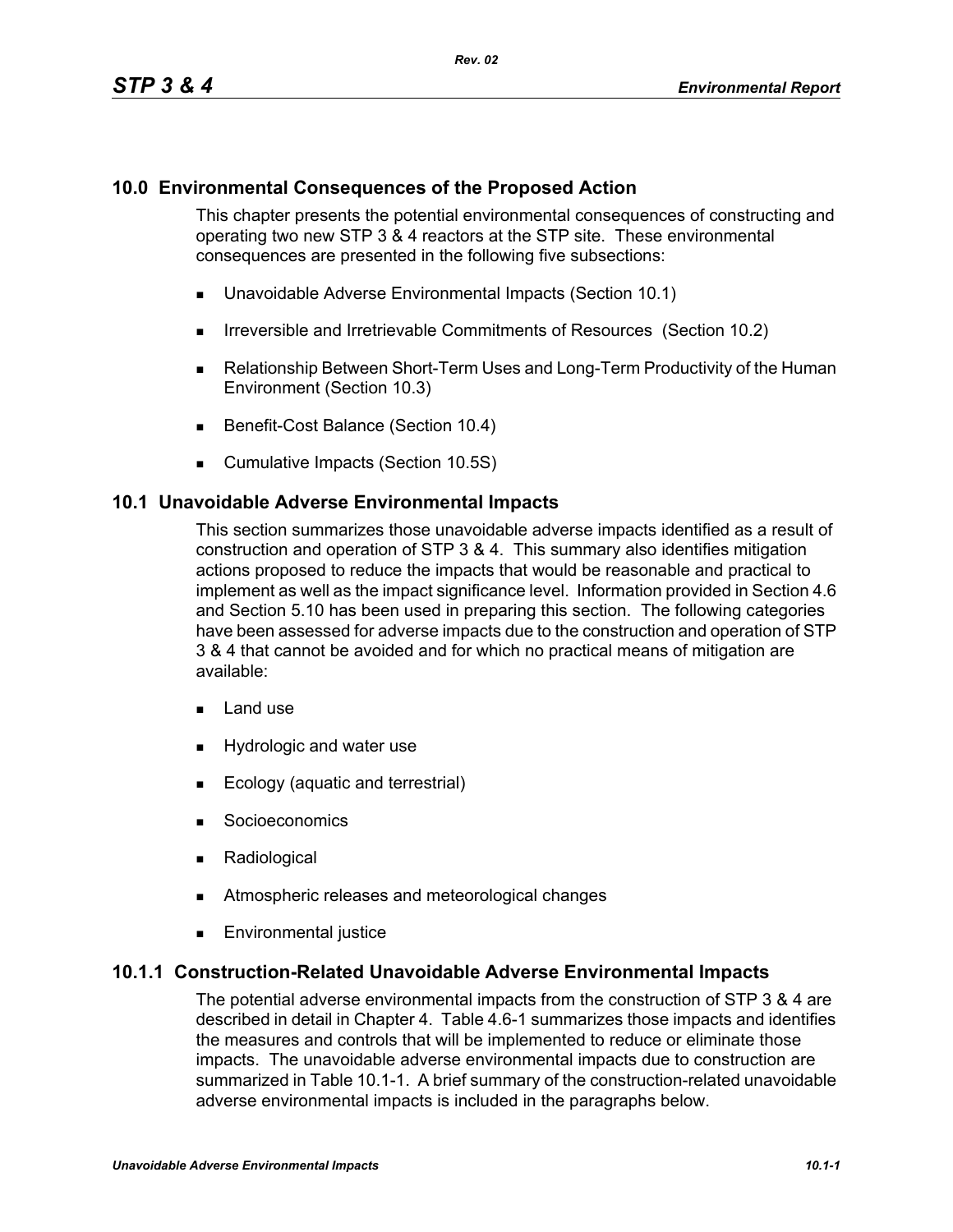$\blacksquare$ 

For many of the impacts related to construction activities, mitigation measures that would be applied are referred to as "best management practices," as previously discussed in Section 3.9. Typically, their use is determined by the types of activities that are to be performed, and frequently, they are implemented through plans and procedures developed at the time of construction.

### **10.1.1.1 Land Use**

Unavoidable, but small, adverse environmental impacts on land use would occur due to construction of STP 3 & 4. Approximately 740 acres (out of approximately 12,20012,220 total site acres) on the STP site will be affected; most of the land that will be cleared at STP was disturbed during the original construction of STP 1 & 2. One non-jurisdictional wetland will be removed during construction; all other wetlands will be avoided. Construction may also occur in other sensitive areas, including the Coastal Management Zone. Land used for construction related activities (e.g., laydown and spoils areas, construction parking) will be restored once construction is complete. These impacts would be considered small and temporary. There may be the potential for small to moderate short-term physical land use changes in the vicinity of the site due to the development of temporary housing for construction employees.

# **10.1.1.2 Hydrologic and Water Use**

The construction of STP 3 & 4 will increase the amount of groundwater used at STP. The currently permitted groundwater withdrawal limit may need to be exceeded if onsite conservation methods are not successful. Temporary dewatering of the shallow aquifer will also be required during construction. However, construction practices (i.e., best management practices) and adherence to storm water management procedures, as included in the Storm Water Pollution Prevention Plan, will minimize the adverse effects of the construction dewatering on the aquifer and local wells. Additional potential construction impacts to local hydrology include the potential disturbance of local surface water bodies due to turbidity and sedimentation caused by construction activities. In summary, small, temporary unavoidable adverse impacts to local hydrology and water are anticipated during construction.

# **10.1.1.3 Aquatic Ecology**

Construction activities (e.g., restoration of the barge slip) along the Colorado River shoreline may adversely affect shoreline habitat. In addition, construction activities have the potential to temporarily increase the sediment load in that section of the river, although it is likely the increase will be small. There is also potential for constructionrelated spills (e.g., hydraulic fluid, diesel) that may impact surface water bodies. One non-jurisdictional wetland will be removed during construction. Small temporary impacts to surface waters are likely from the filling in or rerouting of surface drainage features during construction. In summary, small temporary unavoidable adverse impacts to aquatic ecology are anticipated during construction.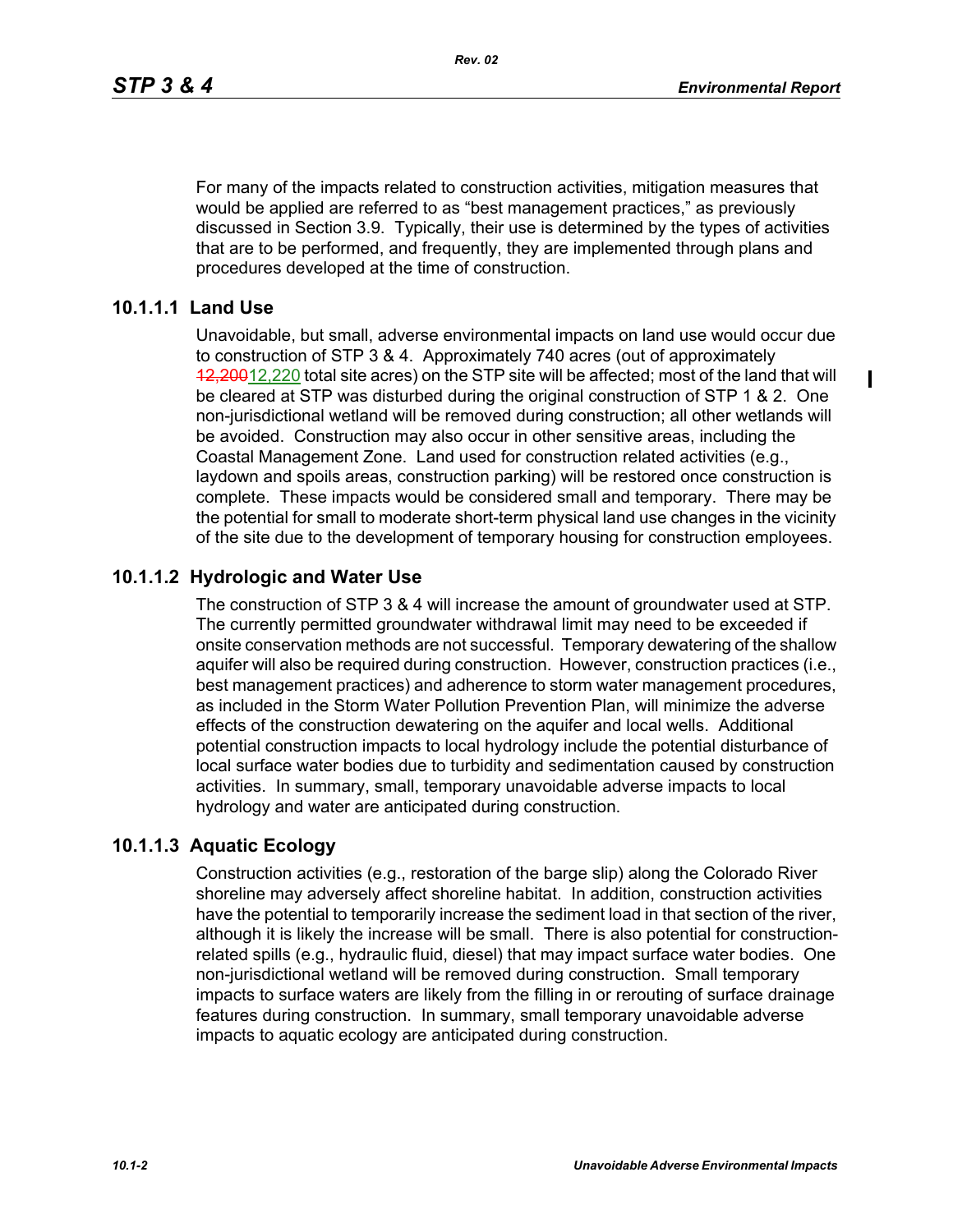# **10.1.1.4 Terrestrial Ecology**

Clearing activities and construction of STP 3 & 4, including relocating or refilling drainage ditches, will likely cause wildlife to leave or avoid the construction sites or relocate to other areas. Any changes in the wildlife population density in the site area would be difficult to measure. There also is a small potential for bird collisions with construction equipment. After construction of STP 3 & 4 is completed, wildlife is expected to return. Therefore, small temporary unavoidable adverse effects are anticipated to terrestrial ecology.

### **10.1.1.5 Socioeconomic**

During construction, moderate to large socioeconomic impacts may result from the influx of estimated 5950 construction workers and their families. Early in the construction phase in Matagorda County, there is the potential for a shortage of suitable short-term housing or rental units. In addition, there is the possibility that the area schools may need to expand to accommodate the children of the construction workers. Water and wastewater facilities will require expansion/upgrading. Fire and police protection also would need to expand to meet the needs of the county. Roads in the vicinity of the STP site will experience increased traffic because most of the roads in the plant vicinity are two-lane highways.

Mitigation measures that could be implemented by STPNOC to minimize traffic impacts include staggering shifts, encouraging car pooling, erecting signs alerting drivers of increased construction traffic, and potentially adding turn lanes at the STP site. Increases in tax revenue that will result from the construction of STP 3 & 4 could be used for school funding, road improvements, upgrades/improvements to water/wastewater treatment facilities, and upgrades to the fire and police protection infrastructure. If housing is not available, local market forces will likely stimulate new home construction. All other socioeconomic impacts from construction activities will be small and temporary.

### **10.1.1.6 Radiological**

Construction workers will receive radiation exposure from STP 1 & 2 during construction. However, the doses will be within regulatory limits (10 CFR 20.1301 and 40 CFR 190.10), as discussed in Section 4.5. The radiation dose to the workers is considered a small unavoidable adverse impact.

# **10.1.1.7 Atmospheric and Meteorological**

Construction will result in increased air emissions and fugitive dust from traffic and construction equipment. Best management practices for dust control such as frequent watering of potential dust-emitting areas could be employed. Local exposure to potential construction noise will be mitigated by potential measures such as public notification of impending construction activities. Small unavoidable adverse impacts are anticipated.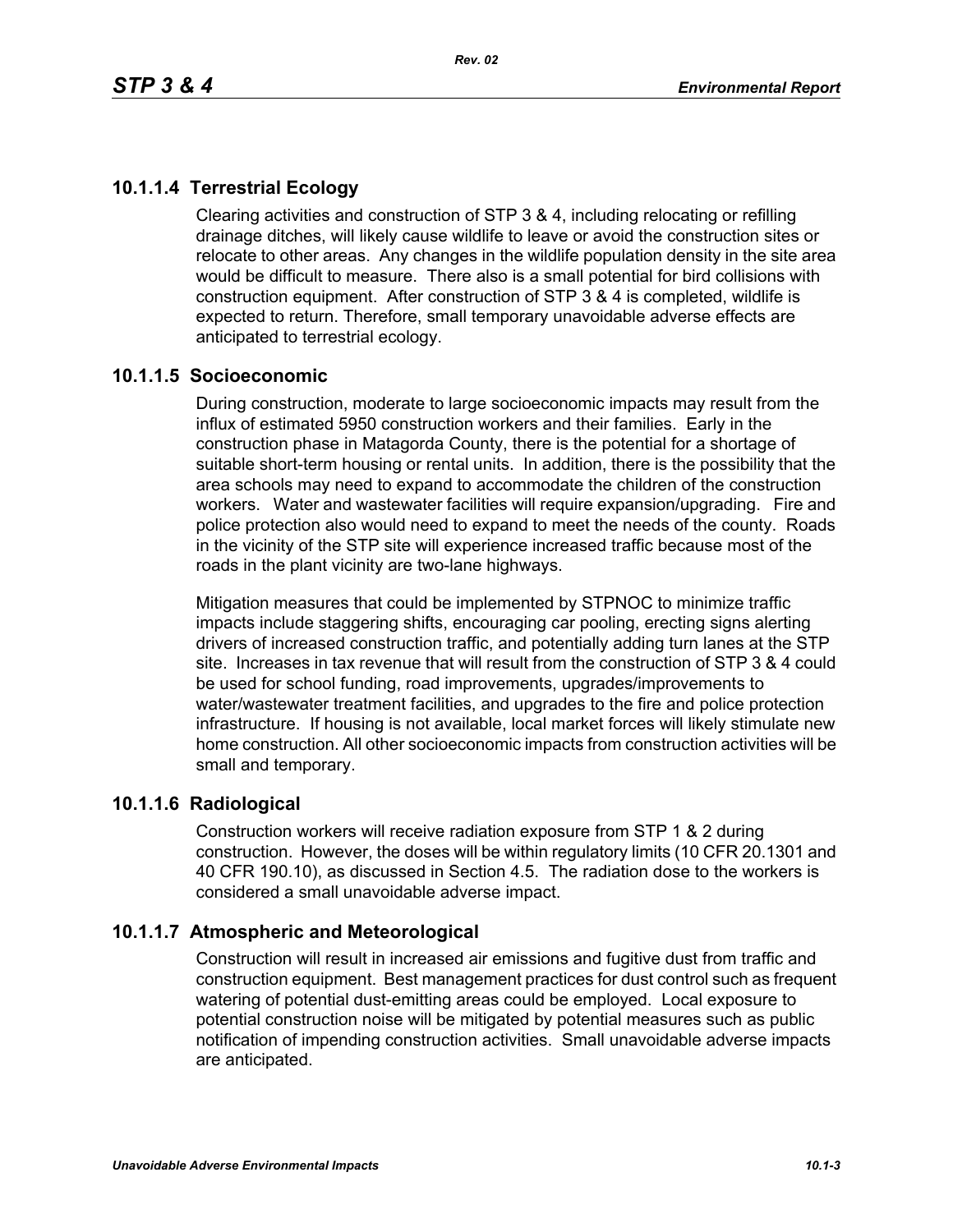# **10.1.1.8 Environmental Justice**

No disproportionately high or adverse impacts to minority or low-income populations were identified. However, the cost of low-income rental housing could increase due to increased demand for housing, potentially displacing low-income renters in Matagorda County during the construction phase. Small unavoidable adverse impacts are anticipated.

# **10.1.2 Unavoidable Adverse Environmental Impacts of Station Operations**

Operational impacts of STP 3 & 4 are discussed in detail in Chapter 5. Table 5.10-1 briefly describes those impacts and identifies measures and controls that may be implemented to reduce or eliminate adverse impacts. The expected impacts and the mitigation measures that are available to reduce these impacts are summarized in Table 10.1-2. The unavoidable adverse environmental impacts of operation, categorized by land use, hydrologic and water use, ecology (aquatic and terrestrial ecology), socioeconomics, radiological, atmospheric and meteorological, and environmental justice are summarized in the following paragraphs.

### **10.1.2.1 Land Use**

Unavoidable, but small, adverse environmental impacts on land use would occur due to operation of STP 3 & 4. Approximately 90 acres of STP land will be used during the licensed use of the facility; however, most of the land that will be cleared at the STP site was disturbed during the original construction of STP 1 & 2. The proposed project is in keeping with the current use of the property, which is for the generation of power. Approximately 21 acres of permanently committed offsite land will be required to support STP 3 & 4 due to the uranium fuel cycle.

The GE ABWR reactors will generate solid radioactive waste that will require disposal as discussed in Sections 3.5 and 5.5. Additional nonradioactive solid wastes will be generated from waste streams and sanitary effluents (i.e., sludge) as described in Sections 3.6 and 5.5. Additional land will be required for offsite disposal of radioactive and nonradioactive wastes.

# **10.1.2.2 Hydrologic and Water Use**

Operation of STP 3 & 4 will increase the amount of surface water and groundwater used at STP. The required groundwater use is likely to could exceed the level allowed by the current groundwater permit and a new groundwater use permit will be required. STPNOC is currently evaluating the possibility of permitting and installing additional groundwater wells at the STP site. Once the evaluation has been completed, the NRC would be notified if additional wells are proposed. Also, STPNOC would submit the necessary well permit applications to the Coastal Plains Groundwater Conservation District (CPGCD) and TCEQ as required for approval. Consumptive water loss from the Colorado River will be within currently permitted levels. Small to moderate unavoidable adverse impacts from STP 3 & 4 water use, specifically the loss of availability of both resources to other potential users will occur during the life of the plant.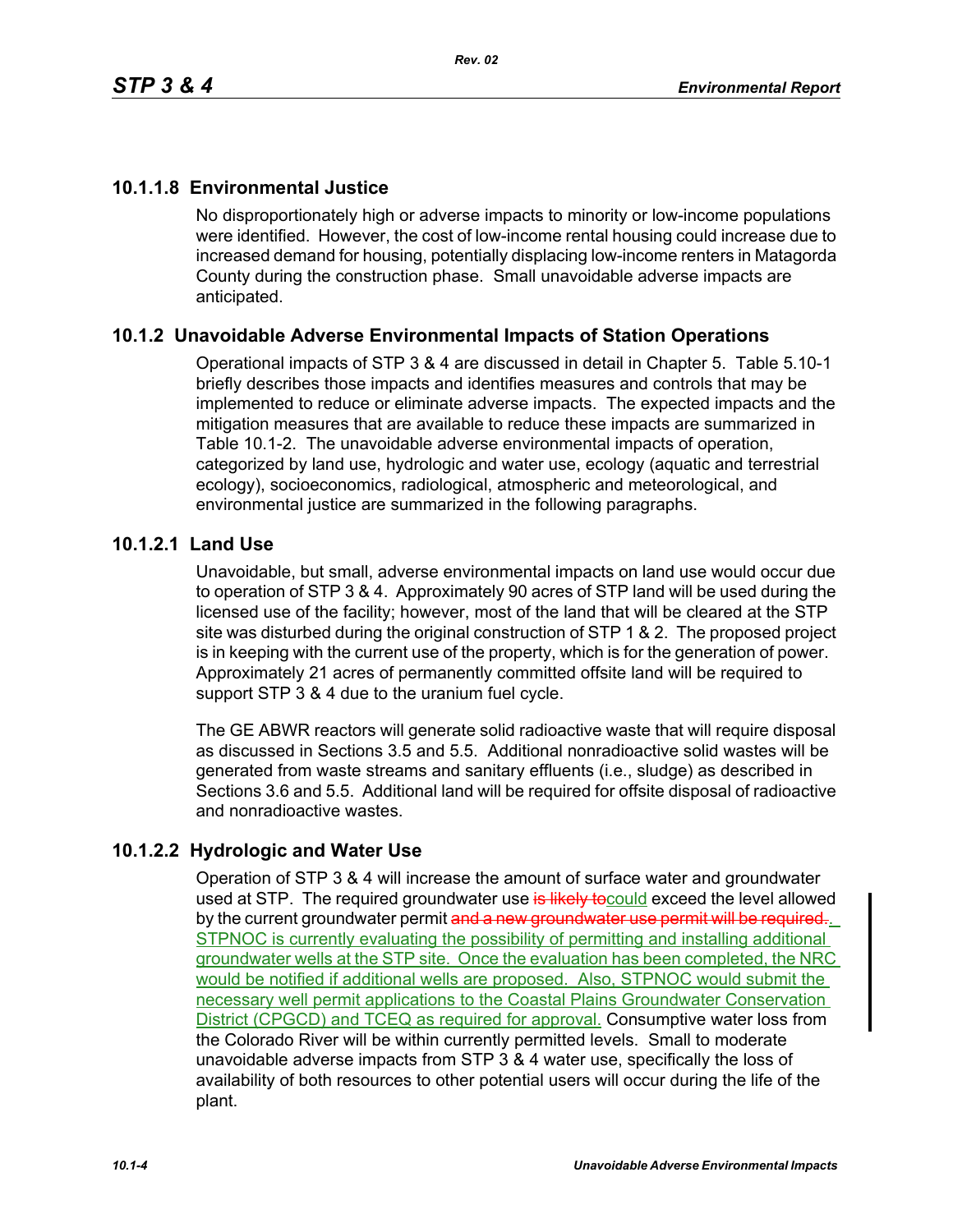Small unavoidable adverse impacts associated with chemical and wastewater discharges to the Colorado River and other surface water bodies will occur during the life of the plant as a result of blowdown, additional impervious surfaces, and wastewater treatment.

### **10.1.2.3 Aquatic Ecology**

Chemicals will be released to the Colorado River through blowdown from the Main Cooling Reservoir (MCR) in accordance with the Texas Pollution Discharge Elimination System (TPDES) permit. Because of dilution, the anticipated impact on water quality or aquatic biota is SMALL and will not be within previously permitted levels.

The thermal plume from discharge from the MCR to the Colorado River will be small and within the TPDES permit limitations. Entrainment and entrapment effects on aquatic biota at the MCR makeup water intake on the Colorado River will be small and will not require mitigation. Small unavoidable adverse impacts on aquatic ecology are anticipated.

### **10.1.2.4 Terrestrial Ecology**

Operation of STP 3 & 4 will have small unavoidable adverse impacts on the local terrestrial ecology as a result of the increased water level in the MCR required for operation, noise, and the small potential for bird collisions with plant structures. Potentially adverse impacts to terrestrial ecology may occur as a result of loss of habitat because of vegetation control within the transmission line rights-of-way. These activities are part of the established agency-approved vegetation maintenance program that is ongoing for the existing transmission line. There will be no increase in transmission line maintenance due to the addition of STP 3 & 4.

Operation of the mechanical draft cooling towers will result in small amounts of salt deposition, but the deposits will be minimal and leaf damage potential will be within the vicinity of the cooling towers. Maximum deposition will occur on STP property. No impacts are expected offsite. Small unavoidable adverse impacts on terrestrial ecology are anticipated.

### **10.1.2.5 Socioeconomics**

Socioeconomic impacts from the operations workforce and their families, estimated at approximately 2400 people, may affect housing, water and wastewater treatment, and schools. MODERATE to LARGE temporary unavoidable adverse impacts may result from these issues until mitigation measures are in effect. SMALL unavoidable adverse impacts are anticipated from the use of local roads and the ability of the police, fire, and social service to provide services to the operations workforce.

Several plant buildings (e.g., reactor building, cooling towers) will be visible from local roads. Also, the plume generated from the cooling towers may be visible during several months of the year. The incremental increase in visible impacts will not have any short- or long-term impacts to local residents or visitors, and will therefore be SMALL. Small adverse environmental impacts are anticipated.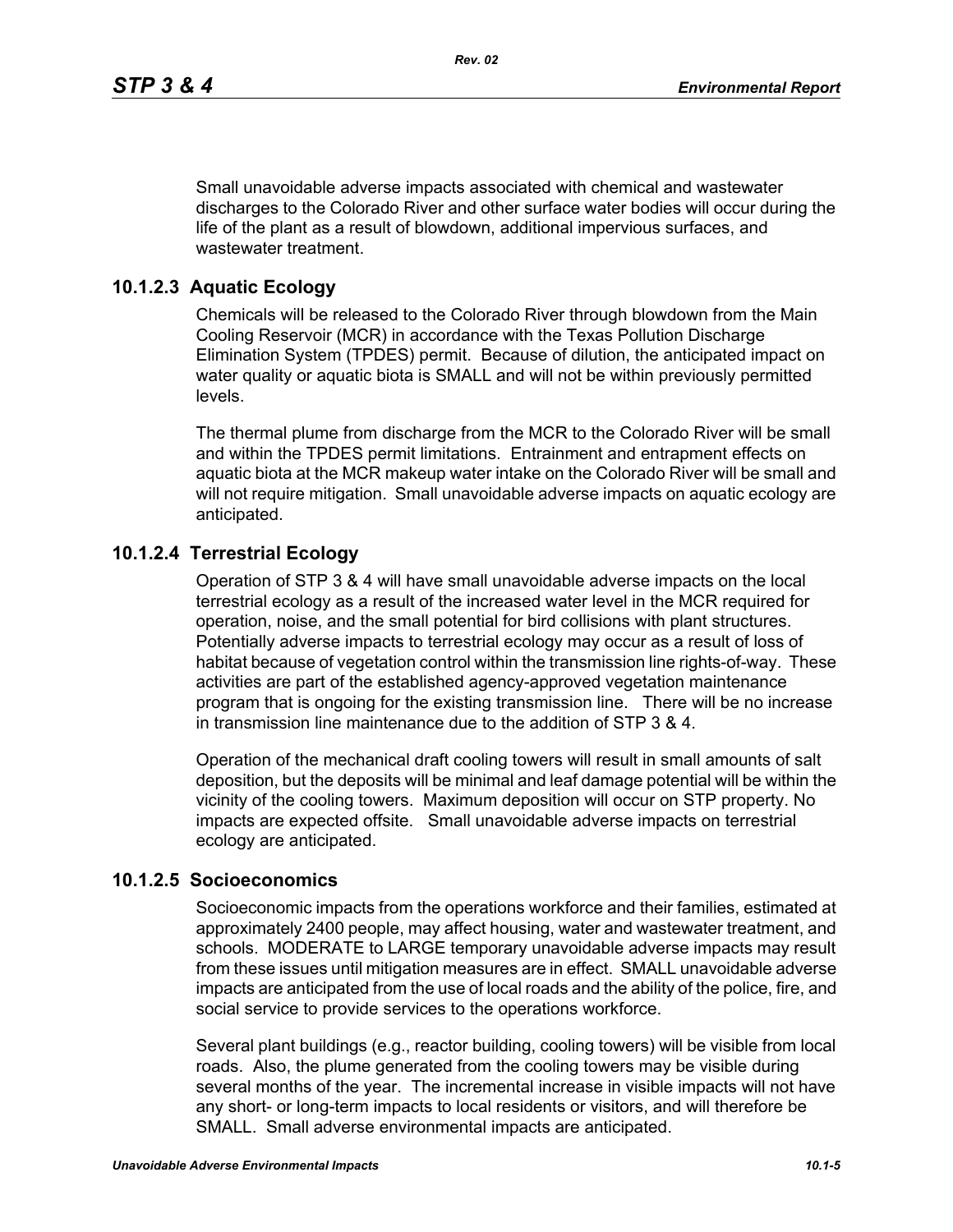# **10.1.2.6 Radiologicals**

STP 3 & 4 will discharge small amounts of radioactive liquids and gases within regulatory limits (10 CFR 50, Appendix I). Potential doses to workers and the public will be well within the applicable regulatory limits. The generation of radioactive wastes will also occur as a result of plant operation. Small unavoidable adverse impacts are anticipated.

# **10.1.2.7 Atmospheric and Meteorological**

Minimal releases of pollutants to the atmosphere will result from operation of STP 3 & 4. In particular, testing of standby generators and other combustion equipment (estimated at less than 100 hours/year) will emit minimal air pollutants. The emissions from the two mechanical draft cooling towers have the potential for causing micro-level changes to the meteorology (e.g., fogging, precipitation, ground-level fogging), but only in the immediate vicinity of the towers. SMALL unavoidable adverse impacts are anticipated.

# **10.1.2.8 Environmental Justice**

No impacts that would be disproportionately high and adverse on minority or lowincome populations were identified. However, low-income rental housing rates could increase due to increased demand for housing, potentially displacing low-income renters in Matagorda County at the start of operations. SMALL, temporary, unavoidable adverse impacts are anticipated.

# **10.1.3 Summary of Unavoidable Adverse Environmental Impacts**

Based on the preceding analysis of unavoidable adverse impacts from the construction and operation of STP 3 & 4, the following are irreversible commitments of these environmental resources:

- **Land use resources**
- **Nater resources**
- Ecological resources (terrestrial and aquatic)

These irreversible commitments are further discussed in Section 10.2, Irreversible and Irretrievable Commitments of Resources. The unavoidable adverse environmental impacts that are further considered in Section 10.4, Benefit-Cost Balance, are summarized below:

- Land use (onsite and offsite)
- **Nater (surface water and groundwater)**
- Ecology (terrestrial and aquatic)
- Socioeconomic (traffic, housing, water and wastewater, schools, fire and police services)
- Radiological (regulated effluent releases, storage of wastes)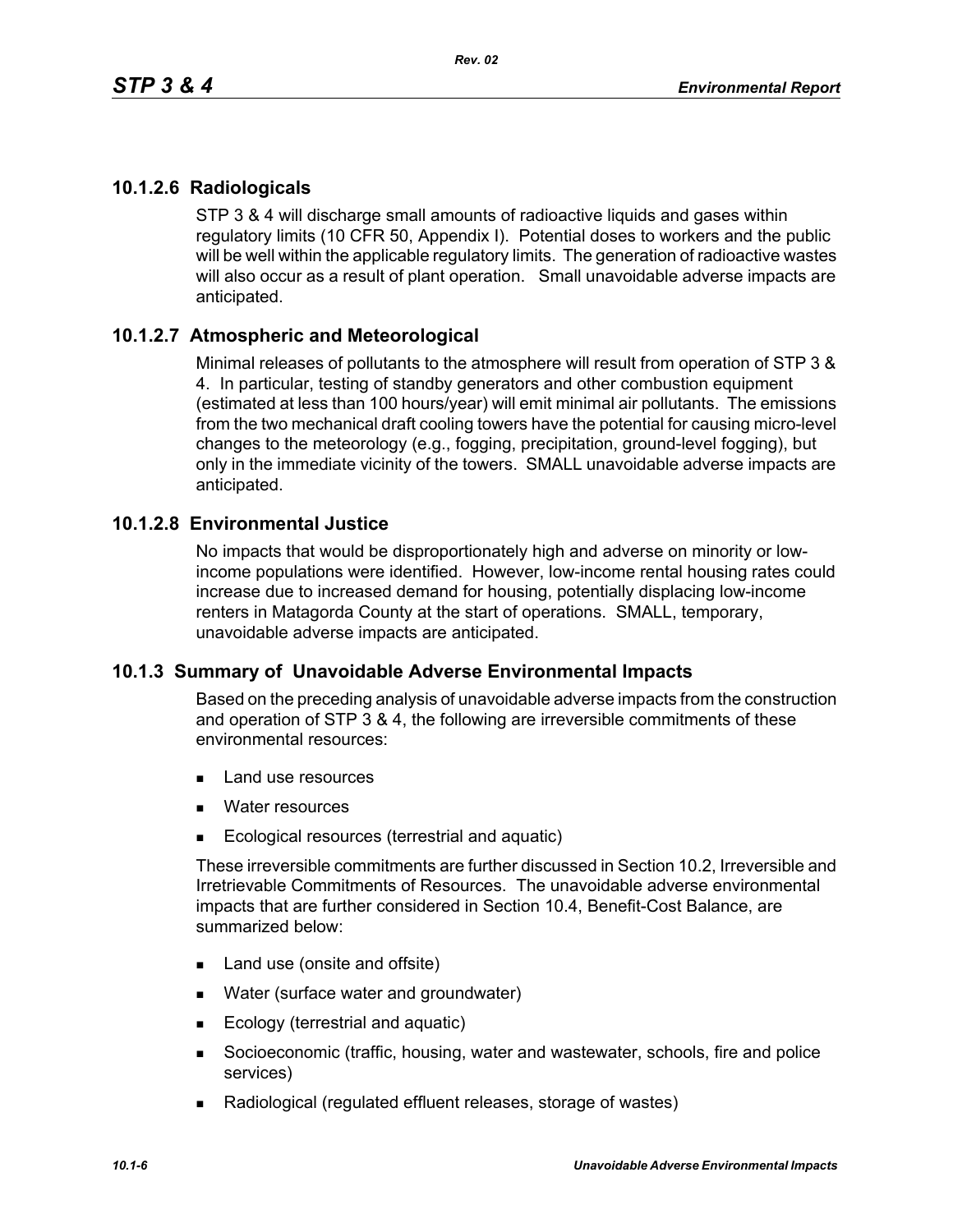| Category | <b>Adverse Impact</b>                                                                                                                                                                                                                                  | <b>Actions to Mitigate Impacts</b>                                                                                                                                                                                                                                                                                                                             | <b>Unavoidable Adverse Impacts</b>                                                             |
|----------|--------------------------------------------------------------------------------------------------------------------------------------------------------------------------------------------------------------------------------------------------------|----------------------------------------------------------------------------------------------------------------------------------------------------------------------------------------------------------------------------------------------------------------------------------------------------------------------------------------------------------------|------------------------------------------------------------------------------------------------|
| Land     | Ground-disturbing activities<br>including excavating and<br>recontouring the landscape.                                                                                                                                                                | Conduct construction activities using Best Management<br>Practices (BMP) in accordance with regulatory and<br>permit requirements. Implement environmental controls<br>required in the Stormwater Pollution Protection Plan<br>(SWPPP) such as weekly compliance inspections,<br>documentation of runoff controls, etc.                                        | Small, temporary impact to land use<br>during the construction phase of<br>project.            |
|          | Removal of vegetation within<br>the temporary impact areas.                                                                                                                                                                                            | Cleanup and dispose of waste debris at designated<br>location. Temporary impact area will be graded,<br>landscaped to match the surrounding area, and<br>revegetated.                                                                                                                                                                                          | Small, temporary impact to land use<br>during the construction phase of<br>project.            |
|          | <b>Construction activities</b><br>conducted in sensitive areas<br>(e.g., Coastal Management-<br>Zone).(e.g., in or around<br>wetlands or other Waters of the<br>$U.S.$ )                                                                               | Maintain communications with local and regional<br>government and nongovernment organizations to verify<br>that construction activities comply with Texas Coastal-<br>Management Plan-with applicable laws and regulations.<br>Avoid sensitive areas where possible. All activities in<br>these areas would comply with regulatory and permit<br>requirements. | Small to moderate temporary impact to<br>land use during the construction phase<br>of project. |
|          | Stockpiling of soils on site<br>including spoil mounds and<br>borrow pit soils.                                                                                                                                                                        | Restrict stockpiling to designated areas. Stabilize all<br>loose soils on site through the use of appropriate<br>erosion control methodologies.                                                                                                                                                                                                                | Small, temporary impact to land use<br>during the construction phase of<br>project.            |
|          | Change in land use due to<br>construction of new permanent<br>structures and the creation of<br>impervious surface i.e., the<br>haul road and the parking area<br>within the existing STP site<br>(the site is designated for<br>industrial land use). | Restrict all construction and construction-related<br>activities to the designated areas within the STP site.                                                                                                                                                                                                                                                  | Small impacts to land use for the life of<br>the plant.                                        |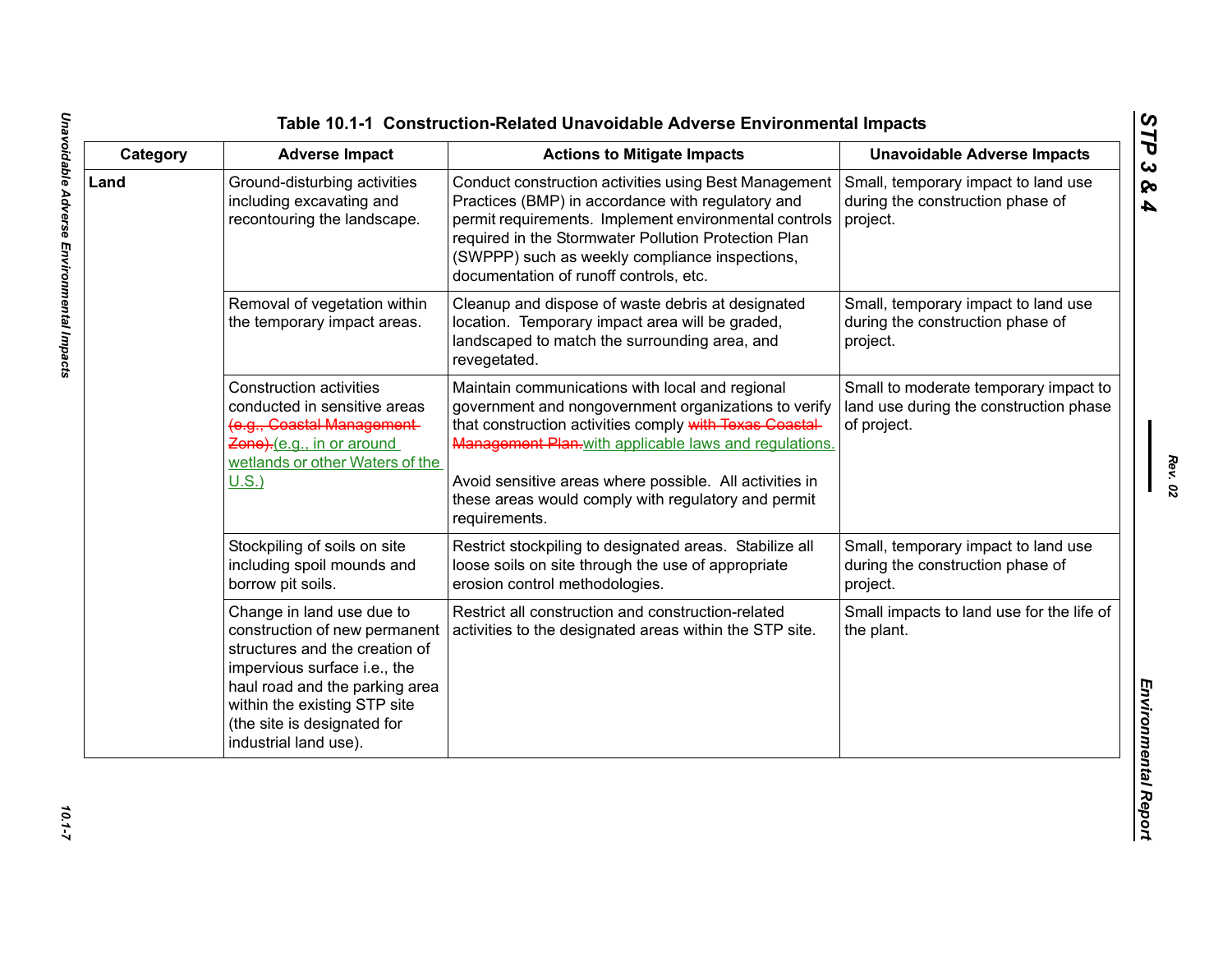| Table 10.1-1 Construction-Related Unavoidable Adverse Environmental Impacts (Continued) |                                                                                                                                                     |                                                                                                                                                                                                                                                                                                                                                                                                                                                                                                                                                                                                                                              |                                                                                                |
|-----------------------------------------------------------------------------------------|-----------------------------------------------------------------------------------------------------------------------------------------------------|----------------------------------------------------------------------------------------------------------------------------------------------------------------------------------------------------------------------------------------------------------------------------------------------------------------------------------------------------------------------------------------------------------------------------------------------------------------------------------------------------------------------------------------------------------------------------------------------------------------------------------------------|------------------------------------------------------------------------------------------------|
| Category                                                                                | <b>Adverse Impact</b>                                                                                                                               | <b>Actions to Mitigate Impacts</b>                                                                                                                                                                                                                                                                                                                                                                                                                                                                                                                                                                                                           | <b>Unavoidable Adverse Impacts</b>                                                             |
| Land                                                                                    | Potential short-term physical<br>land use changes in the vicinity<br>of the project due to<br>development of employee<br>housing.                   | Maintain communications with local and regional<br>government and nongovernment organizations to<br>disseminate project information in a timely manner.                                                                                                                                                                                                                                                                                                                                                                                                                                                                                      | Small to moderate temporary impact to<br>land use during the construction phase<br>of project. |
| <b>Hydrologic and</b><br><b>Water Use</b>                                               | Impacts to onsite surface water<br>drainage flows by diverting and<br>filling several unnamed onsite<br>drainage features.                          | New drainage ditches and other feature such as<br>sediment filters would be used to accommodate surface<br>water runoff from altered drainage areas and the newly<br>constructed impervious areas. Avoid all jurisdictional<br>wetlands. Appropriate erosion control measures taken<br>on all drainage features and wetlands to prevent turbid<br>water, soil deposition, vegetation removal, etc., from<br>occurring within those areas or downstream areas<br>through the approved SWPPP.                                                                                                                                                  | Small, temporary impact to hydrology<br>during the construction phase of<br>project.           |
|                                                                                         | Increase in surface water as a<br>result of dewatering and<br>excavation activities.                                                                | To decrease the volume of surface water runoff created<br>during dewatering/excavating activities of the deeply<br>excavated areas, a groundwater control system<br>consisting of a slurry wall and a perimeter circuit of<br>deep wells in conjunction with sand drains will be<br>constructed. All other surface water runoff created<br>during the excavation/dewatering activities will be<br>controlled by a series of ditches that drain the water<br>away from construction activities. Proper erosion<br>controls will be used to contain sediments found in the<br>runoff before being discharged into any jurisdictional<br>water. | Small, temporary impact to hydrology<br>during the construction phase of<br>project.           |
|                                                                                         | Impacts to local hydrology<br>resulting from the excavation<br>through the shallow aquifer,<br>and subsequent dewatering of<br>the shallow aquifer. | Local drinking water wells found in the vicinity of the<br>construction area will be unaffected because they are<br>located in the deeper aquifer which is isolated by<br>surficial clays. Dewatering would occur within the<br>shallow aquifer in a limited area for a short period of<br>time. Upon completion of construction, groundwater in<br>the shallow aquifer will return to natural elevations.                                                                                                                                                                                                                                   | Small, temporary impact to hydrology<br>during the construction phase of<br>project.           |

*Unavoidable Adverse Environmental Impacts* 

Unavoidable Adverse Environmental Impacts

*Rev. 02*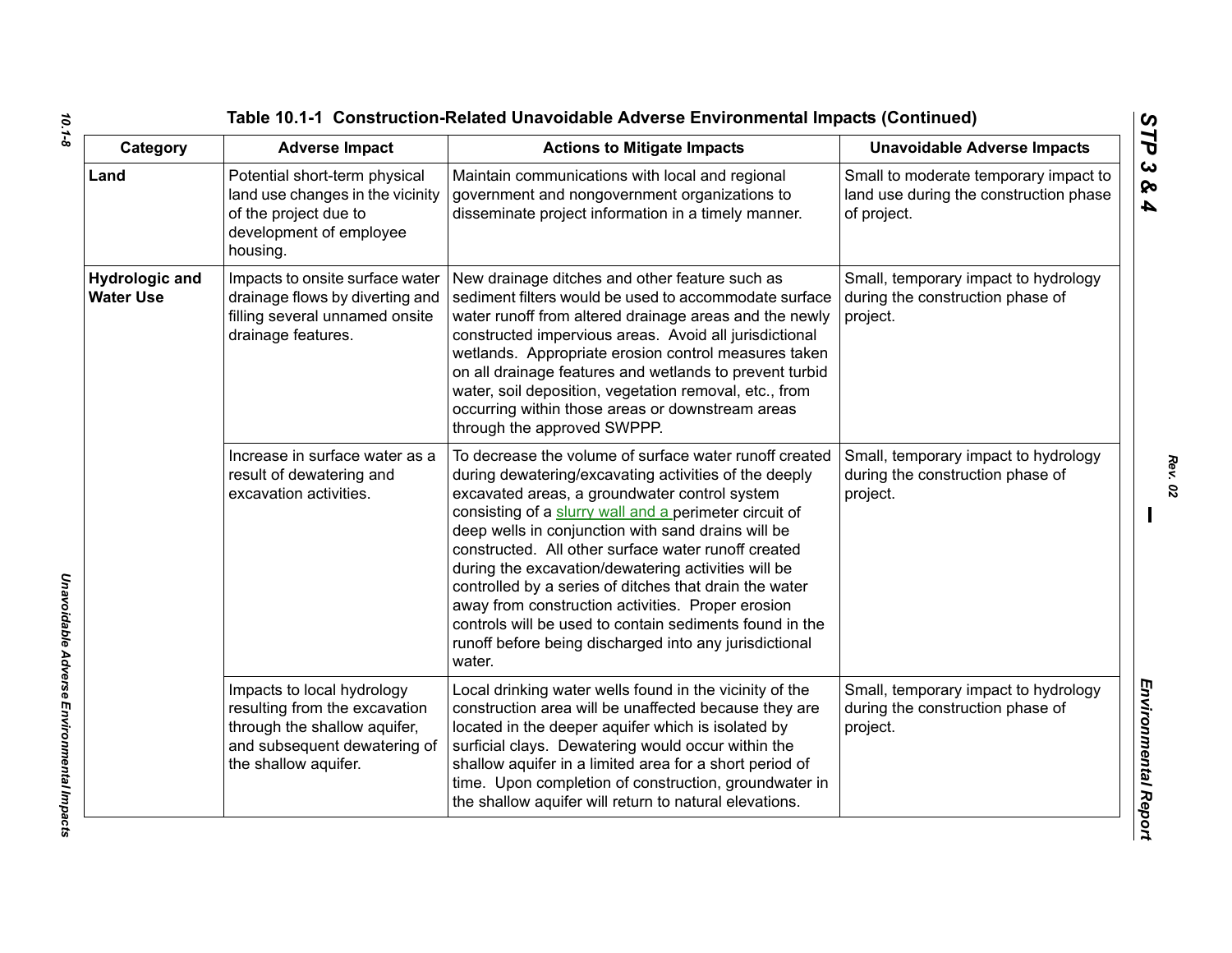| Category                                       | <b>Adverse Impact</b>                                                                                                                                                                                                           | <b>Actions to Mitigate Impacts</b>                                                                                                                                                                                                                                                                                                                                                                                                                                                                                              | <b>Unavoidable Adverse Impacts</b>                                                                      |
|------------------------------------------------|---------------------------------------------------------------------------------------------------------------------------------------------------------------------------------------------------------------------------------|---------------------------------------------------------------------------------------------------------------------------------------------------------------------------------------------------------------------------------------------------------------------------------------------------------------------------------------------------------------------------------------------------------------------------------------------------------------------------------------------------------------------------------|---------------------------------------------------------------------------------------------------------|
| <b>Hydrologic and</b><br><b>Water Use</b>      | Potential for water pressure<br>reduction within the local water<br>table due to dewatering<br>activities (i.e. dust abatement,<br>concrete mixing, potable water<br>use).                                                      | Limit dewatering activities to only those necessary for<br>construction.                                                                                                                                                                                                                                                                                                                                                                                                                                                        | Small, temporary impact to local water<br>use during the construction phase of<br>project.              |
|                                                | Potential impact to Little<br>Robbins Slough, Kelly's Lake,<br>and the Colorado River due to<br>turbidity and sedimentation<br>caused by soil erosion from<br>ground disturbance.                                               | Adhere to applicable regulations and permit<br>requirements found in the TPDES permit. Implement<br>BMPs to prevent the movement of pollutants (including<br>sediments) into wetlands and water bodies via storm<br>water runoff. BMPs will include the use of erosion-<br>control measures such as silt fences and sediment<br>settling ponds to prevent sedimentation and turbid<br>water discharge.<br>Use of vegetated land buffers between water bodies<br>and the construction site to minimize sedimentation<br>impacts. | Small, temporary impact to surface<br>water quality during the construction<br>phase of project.        |
| <b>Ecology</b><br>(Terrestrial and<br>Aquatic) | Construction activities will<br>result in habitat loss and will<br>displace animals such as birds<br>and mammals that currently<br>inhabit the construction site.<br>The mortality rate of less<br>mobile animals may increase. | Limit vegetation removal to only those areas needed for<br>construction. Restoration of the temporary impact<br>areas will be completed in a timely manner upon<br>completion of construction.                                                                                                                                                                                                                                                                                                                                  | Small, temporary impacts to habitat<br>and wildlife during the construction<br>phase of the project.    |
|                                                | Filling of drainage areas and<br>ditches may impact foraging<br>and roosting habits of wetland<br>dependent species.                                                                                                            | Restoration of the habitat by relocating and<br>revegetation of drainage areas.                                                                                                                                                                                                                                                                                                                                                                                                                                                 | Small, temporary impacts to wildlife<br>foraging areas during the construction<br>phase of the project. |

 $10.1 - 9$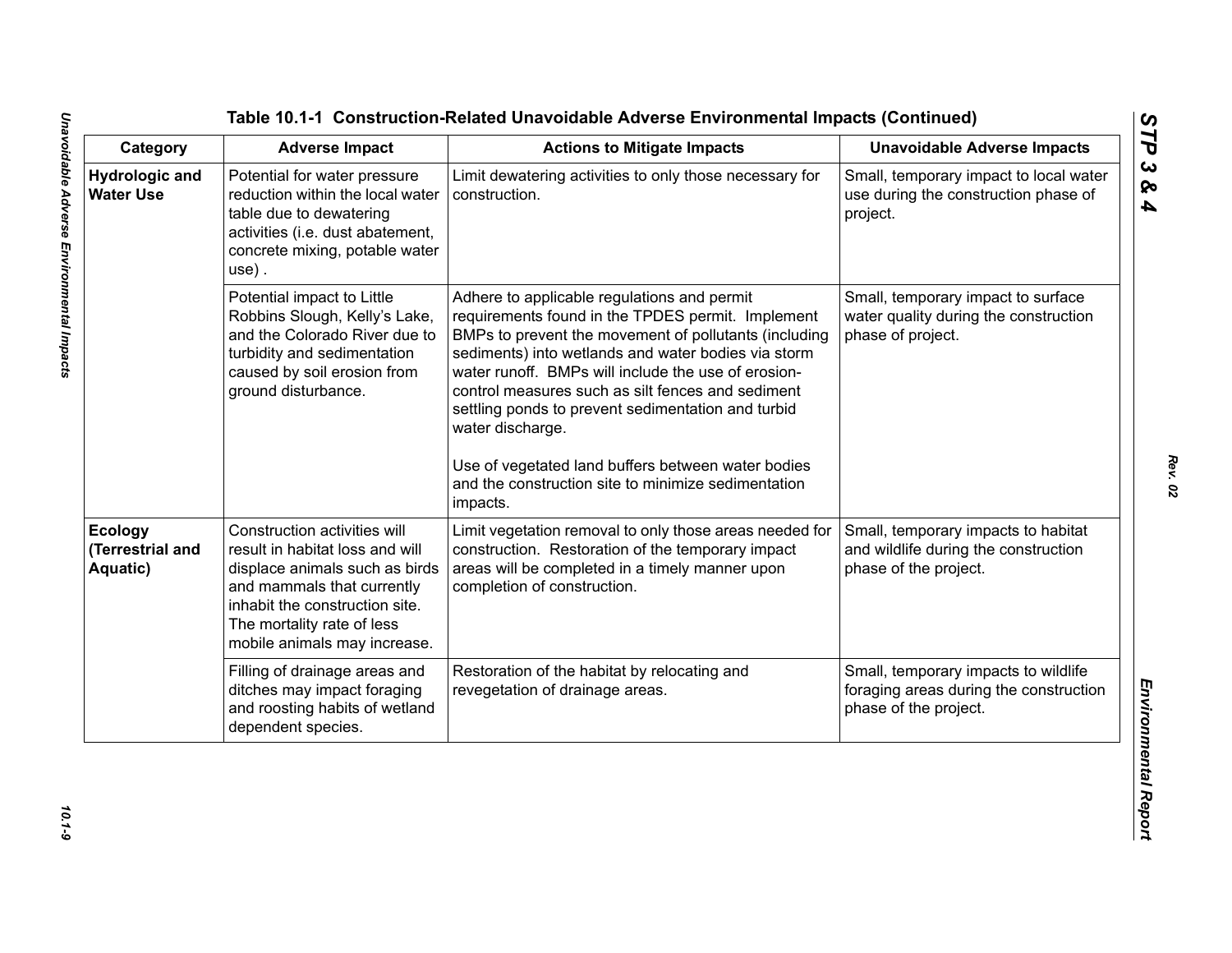| Category                                       | <b>Adverse Impact</b>                                                                                                                                                                             | <b>Actions to Mitigate Impacts</b>                                                                                                                                                                                                                                                                                                                                                                                                                                                                 | <b>Unavoidable Adverse Impacts</b>                                                                                                                          |
|------------------------------------------------|---------------------------------------------------------------------------------------------------------------------------------------------------------------------------------------------------|----------------------------------------------------------------------------------------------------------------------------------------------------------------------------------------------------------------------------------------------------------------------------------------------------------------------------------------------------------------------------------------------------------------------------------------------------------------------------------------------------|-------------------------------------------------------------------------------------------------------------------------------------------------------------|
| <b>Ecology</b><br>(Terrestrial and<br>Aquatic) | Disturbance or destruction of<br>wetlands and surface waters<br>by working in, over, or close to,<br>these areas.                                                                                 | Avoidance of wetland areas, where possible, during<br>construction activities.                                                                                                                                                                                                                                                                                                                                                                                                                     | Wetlands will be avoided where<br>possible. There will be small,<br>temporary impacts to surface waters<br>during the construction phase of the<br>project. |
|                                                | Wildlife may be startled or<br>frightened away by<br>construction noises (onsite and<br>transmission lines).                                                                                      | Animal displacement due to noise should be temporary<br>in nature. Animals should return upon completion of<br>construction.                                                                                                                                                                                                                                                                                                                                                                       | Small, temporary impacts wildlife<br>during the construction phase of the<br>project.                                                                       |
|                                                | Potential impacts to aquatic<br>plants, benthic<br>macroinvertebrates, and fish<br>as a result of water turbidity<br>and sedimentation caused by<br>soil erosion from construction<br>activities. | Develop and implement erosion and sediment control<br>plans that incorporate recognized BMPs such as<br>covering of all disturbed areas, reducing the length of<br>time disturbed soil is exposed to weather, and<br>intercepting and retaining sediment via retention ponds<br>and drainage ditches. Upon completion of construction<br>along stream banks or drainage features, disturbed<br>areas will be rip-rapped or seeded to establish a<br>perennial vegetative cover to prevent erosion. | Small, temporary impacts to aquatic<br>ecosystems during the construction<br>phase of the project.                                                          |
|                                                | Displacement of fish, aquatic<br>species, crustaceans and<br>insects from filling of drainage<br>features on site.                                                                                | Mitigation is not necessary because the impact acreage<br>of this non-jurisdictional area is small, the type of habitat<br>is not unique to the area, and no important species are<br>found onsite.                                                                                                                                                                                                                                                                                                | Small, temporary impacts to aquatic<br>ecosystems during the construction<br>phase of the project.                                                          |
|                                                | Temporary decline in insect<br>population from rerouting of<br>onsite drainage features.                                                                                                          | Restoration of the habitat by relocating and<br>revegetating the drainage feature.                                                                                                                                                                                                                                                                                                                                                                                                                 | Small, temporary impacts to insect<br>populations during the construction<br>phase of the project.                                                          |
| Socioeconomic                                  | Degradation of roads in the<br>vicinity of the project due to<br>increased traffic and an<br>increase in heavy, wide-bodied<br>trucks and equipment.                                              | Alert the appropriate local government agencies of<br>problem areas as they occur so that necessary road<br>repairs and improvements (i.e., patching cracks and<br>potholes, reinforcing soft shoulders) can be conducted<br>in a timely manner.                                                                                                                                                                                                                                                   | Small, temporary impacts to roads<br>during the construction phase of the<br>project.                                                                       |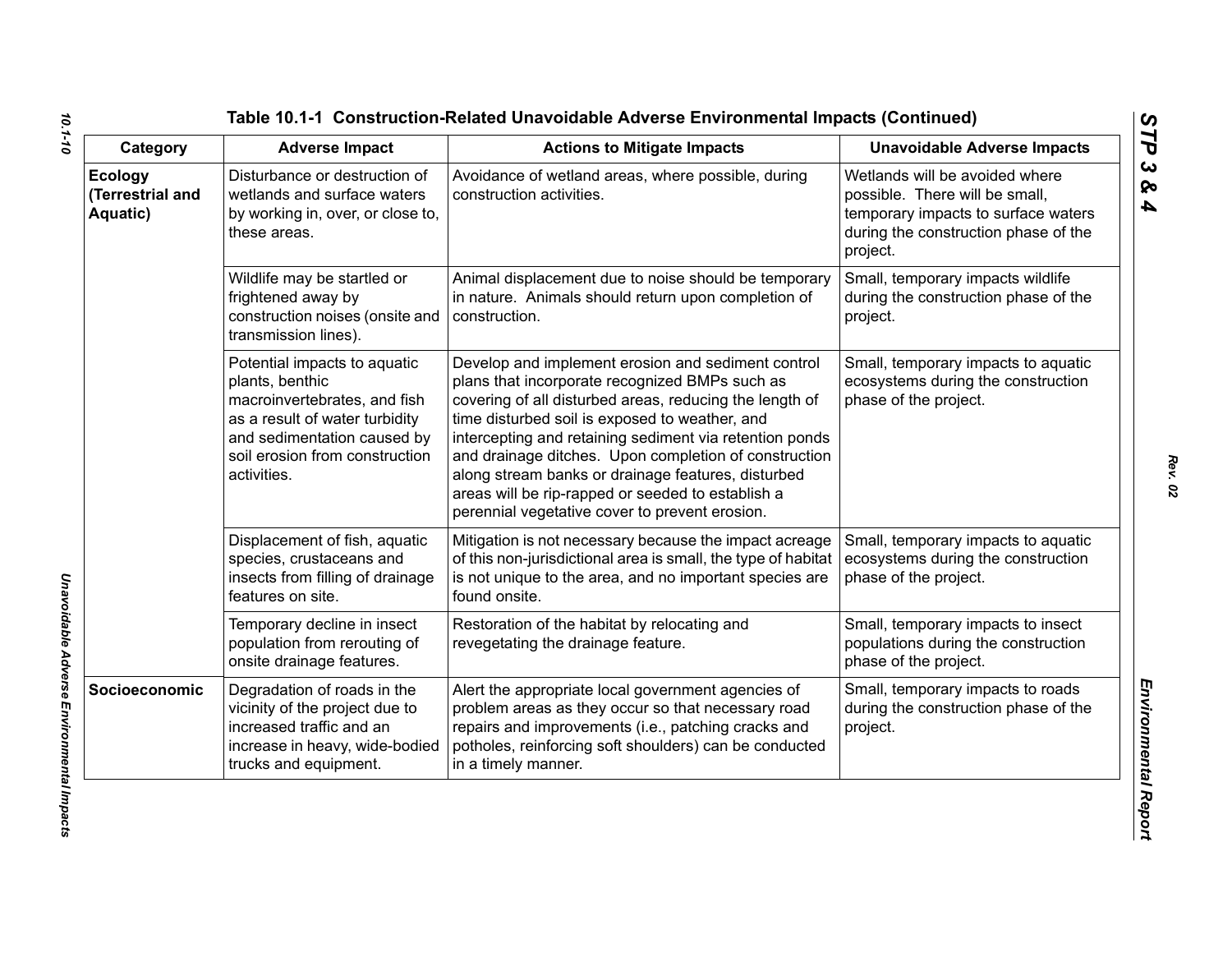| Category      | <b>Adverse Impact</b>                                                                                                            | <b>Actions to Mitigate Impacts</b>                                                                                                                                                                                                                                                                              | <b>Unavoidable Adverse Impacts</b>                                                                                                                                                                            |
|---------------|----------------------------------------------------------------------------------------------------------------------------------|-----------------------------------------------------------------------------------------------------------------------------------------------------------------------------------------------------------------------------------------------------------------------------------------------------------------|---------------------------------------------------------------------------------------------------------------------------------------------------------------------------------------------------------------|
| Socioeconomic | Increased traffic congestion in<br>the vicinity of STP due to<br>construction activities.                                        | Develop and implement a construction traffic<br>management plan that could include such measures as<br>turn lane installation where necessary, establishing a<br>centralized parking area with shuttle service,<br>encouraging carpools, and staggering shifts.                                                 | Moderate to large impacts to traffic<br>congestion during the construction<br>phase of the project.                                                                                                           |
|               | Potential short-term housing<br>shortage in Matagorda County.                                                                    | Mitigation efforts will be market-driven over time.<br>Construction employment will increase gradually with a<br>peak after 2 or 3 years. This will allow time for<br>construction of new housing. Temporary housing could<br>be constructed as needed.                                                         | Moderate to large impacts to short-term<br>housing at the beginning of<br>construction of the project.                                                                                                        |
|               | Water shortages in Matagorda<br>County as a result of the in-<br>migrating construction<br>workforce.                            | Maintain communication with local government and<br>planning officials so that ample time is given to plan for<br>the influx. Mitigation strategies (performed by others)<br>include reuse, seawater desalination, conservation, and<br>the Lower Colorado River Authority/San Antonio Water<br>System Project. | Moderate to large impacts to water<br>supply at the beginning of construction<br>of the project.                                                                                                              |
|               | Shortage of wastewater<br>treatment plants in Matagorda<br>County as a result of the in-<br>migrating construction<br>workforce. | Maintain communication with local government and<br>planning officials so that ample time is given to plan for<br>the influx.                                                                                                                                                                                   | Moderate to large impacts to the<br>wastewater treatment facilities at the<br>beginning of construction of the project.                                                                                       |
|               | Potential impacts to police, fire,<br>medical, and social services in<br>Matagorda County.                                       | Maintain communication with local government officials<br>so that expansions in police and fire services could be<br>coordinated, planned, and funded in a timely manner.<br>Funding for this expansion will be provided through the<br>increased tax revenues from the construction project.                   | Moderate impacts to police and fire<br>services until expansion of workforce<br>are completed.<br>Small unavoidable adverse impacts to<br>medical and social services during the<br>construction of the plant |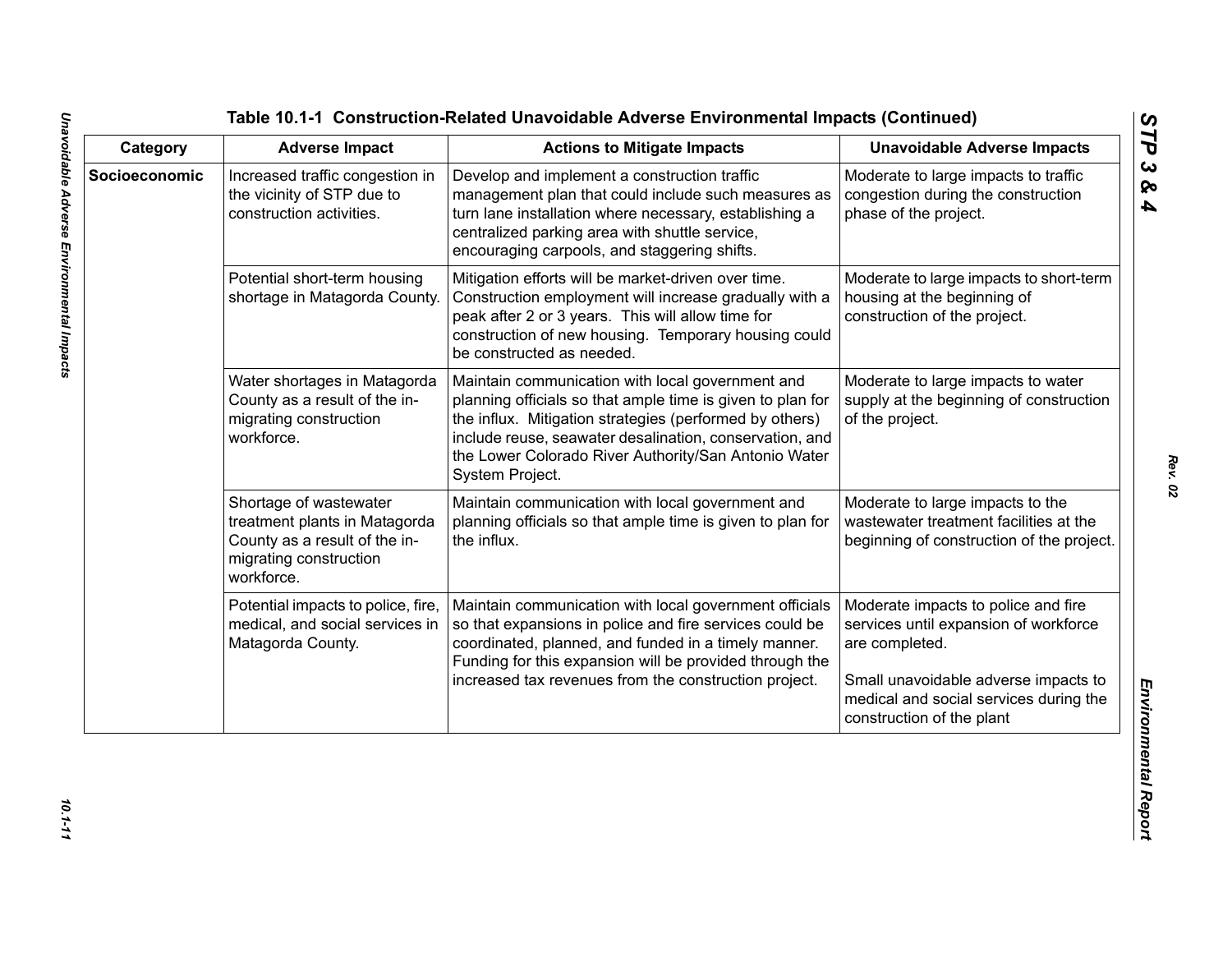| Table 10.1-1 Construction-Related Unavoidable Adverse Environmental Impacts (Continued |  |
|----------------------------------------------------------------------------------------|--|
|----------------------------------------------------------------------------------------|--|

| Category                          | <b>Adverse Impact</b>                                                                                                                                                                                    | <b>Actions to Mitigate Impacts</b>                                                                                                                                                                                                                                                                                                             | <b>Unavoidable Adverse Impacts</b>                                                                         |
|-----------------------------------|----------------------------------------------------------------------------------------------------------------------------------------------------------------------------------------------------------|------------------------------------------------------------------------------------------------------------------------------------------------------------------------------------------------------------------------------------------------------------------------------------------------------------------------------------------------|------------------------------------------------------------------------------------------------------------|
| Socioeconomic                     | Potential short-term ability of<br>schools in Matagorda County<br>to accommodate the increase<br>in student population.                                                                                  | Maintain communication with local government officials<br>so that timely short -term solutions can be implemented<br>in the form of adding modular classrooms and hiring<br>additional teachers to existing schools. Funding for<br>additional resources will be provided through the<br>increased tax revenues from the construction project. | Moderate to large impacts to schools<br>until expansion of facilities are<br>completed.                    |
| Radiological                      | Construction workers may be<br>exposed to radiation sources<br>(through direct radiation,<br>gaseous effluents, or liquid<br>effluents) from the routine<br>operations of STP 1 & 2.                     | Continual monitoring the STP site for radiation<br>exposure. The site will be in accordance with all<br>radiation safety regulations to ensure that the<br>construction workers are protected.                                                                                                                                                 | Small unavoidable adverse impact of<br>radiation exposure for construction<br>workers from existing units. |
| Atmospheric and<br>Meteorological | Construction will cause<br>increased air emissions from<br>traffic, construction equipment,<br>and fugitive dust.                                                                                        | Use dust control measures (such as watering,<br>stabilizing disturbed areas, and covering trucks).<br>Comply with local, state, and/or federal air regulations.<br>Ensure that construction equipment is well maintained.                                                                                                                      | Small unavoidable adverse impacts<br>during the construction of the plant.                                 |
|                                   | Construction may cause local<br>elevated noise levels.                                                                                                                                                   | Notify local public of impending construction activities<br>that may exceed acceptable noise levels.                                                                                                                                                                                                                                           | Small unavoidable adverse impacts<br>during the construction of the plant.                                 |
| Environmental<br>Justice          | The cost of low-income rental<br>housing could increase due to<br>increased demand for housing<br>potentially displacing low-<br>income renters in Matagorda<br>County during the construction<br>phase. | Analysis of housing availability in Matagorda County<br>determined that the probability of this being an issue is<br>low. Because of this, mitigation would not be<br>necessary.                                                                                                                                                               | Small unavoidable adverse impacts<br>during the construction of the plant.                                 |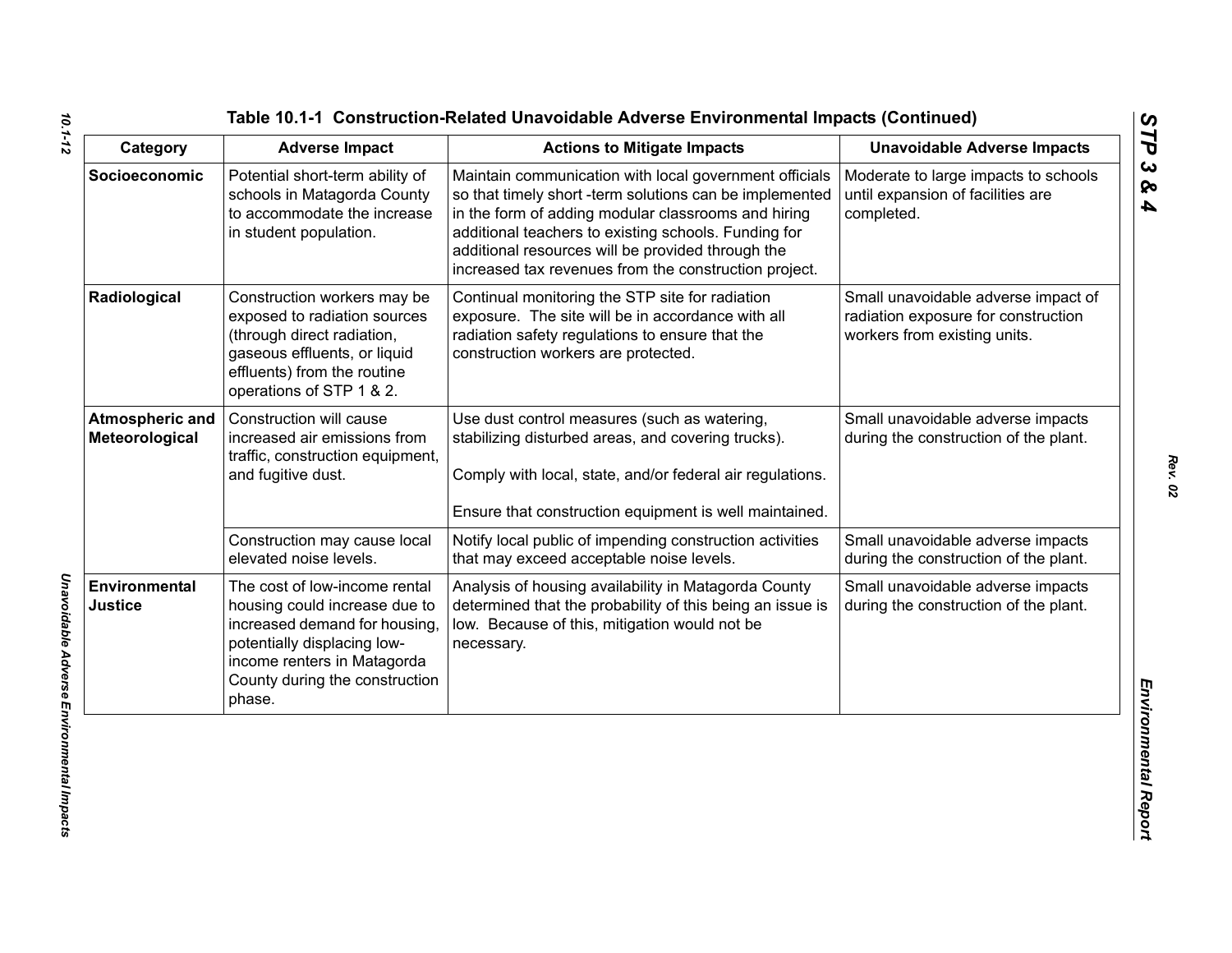| ທ |
|---|
|   |
| C |
| ట |
| ∞ |
| 4 |

| Category        | <b>Adverse Impact</b>                                                                                                                                                                                                                                                      | <b>Actions to Mitigate Impacts</b>                                                                                                                                                                                                                                                                                                                              | <b>Unavoidable Adverse Impacts</b>                                                                                                                                                                                                                                                                                        |
|-----------------|----------------------------------------------------------------------------------------------------------------------------------------------------------------------------------------------------------------------------------------------------------------------------|-----------------------------------------------------------------------------------------------------------------------------------------------------------------------------------------------------------------------------------------------------------------------------------------------------------------------------------------------------------------|---------------------------------------------------------------------------------------------------------------------------------------------------------------------------------------------------------------------------------------------------------------------------------------------------------------------------|
| <b>Land Use</b> | Approximately 90 acres of land<br>will be permanently dedicated to<br>the plant until decommissioning.<br>Approximately 21 acres of land<br>will be permanently dedicated<br>and 160 will be temporarily<br>committed to the uranium fuel<br>cycle during plant operation. | There are no practical measures of mitigation for this<br>impact.                                                                                                                                                                                                                                                                                               | Land will not be available for use<br>until plant(s) decommissioning<br>resulting in small unavoidable<br>adverse impact during life.<br>160 acres of land will not be<br>available until decommissioning of<br>the plant resulting in a small<br>unavoidable impact. 21 acres will<br>never be available for future use. |
|                 | Potential environmental impacts<br>onsite and offsite from disposal<br>of radioactive wastes generated<br>as a result of the fuel cycle.                                                                                                                                   | Disposal area(s) would be a permitted waste<br>disposal facility with a land use designated for such<br>activities. Disposal area would be operated under<br>appropriate regulations and guidelines until such<br>time a NRC licensed high-level waste disposal<br>facility is constructed. At that time, the storage area<br>could be restored for other uses. | Some onsite and offsite land will be<br>dedicated to licensed disposal<br>facilities and will no be available for<br>other uses. Small unavoidable<br>adverse impact.                                                                                                                                                     |
|                 | Offsite land use impacts<br>attributed to operations<br>workforce population growth.<br>Increase in development for<br>commercial and residential<br>purposes.                                                                                                             | Maintain communication with local and regional<br>government to disseminate project information so<br>they have the opportunity to plan accordingly.                                                                                                                                                                                                            | Small to moderate unavoidable<br>impact to land use during the life of<br>the plant.                                                                                                                                                                                                                                      |
|                 | Operation of new units would<br>result in an increase in the total<br>volume of solid waste generated<br>at the STP site.                                                                                                                                                  | All federal, Texas, and local requirements and<br>standards would be met regarding handling,<br>transportation, and offsite land disposal of the solid<br>waste at licensed facilities. STPNOC has recycling<br>and waste minimization programs currently in place.                                                                                             | Some offsite land will be dedicated<br>to licensed disposal facilities and will<br>not be available for other uses.<br>Small unavoidable adverse impact.                                                                                                                                                                  |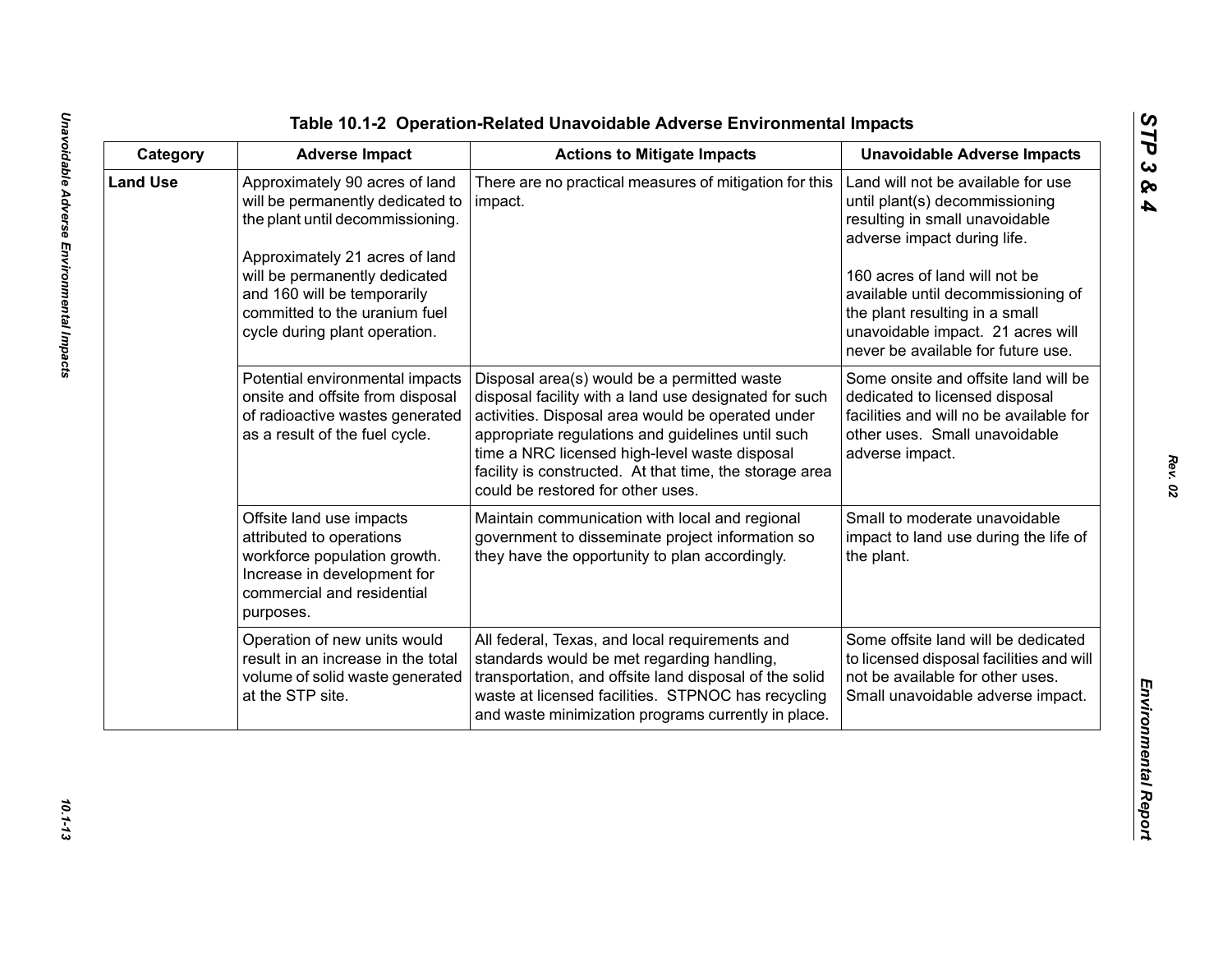| Category                      | <b>Adverse Impact</b>                                                                                                                                                                                                                                                                                                                       | <b>Actions to Mitigate Impacts</b>                                                                                                                                                                                                                                                                                                                                                                                                                                                                                                                                                                                                                                                                                                                                                                                                                                                                                                                                                             | <b>Unavoidable Adverse Impacts</b>                                                                    |
|-------------------------------|---------------------------------------------------------------------------------------------------------------------------------------------------------------------------------------------------------------------------------------------------------------------------------------------------------------------------------------------|------------------------------------------------------------------------------------------------------------------------------------------------------------------------------------------------------------------------------------------------------------------------------------------------------------------------------------------------------------------------------------------------------------------------------------------------------------------------------------------------------------------------------------------------------------------------------------------------------------------------------------------------------------------------------------------------------------------------------------------------------------------------------------------------------------------------------------------------------------------------------------------------------------------------------------------------------------------------------------------------|-------------------------------------------------------------------------------------------------------|
| Hydrological<br>and Water Use | Potential hydrologic impacts to<br>the Colorado River from<br>pumping of water to the main-<br>cooling reservoir MCR. Water<br>would be withdrawn from the<br>Colorado River and added to the<br>main cooling reservoir to replace<br>water lost to evaporation,<br>seepage, blowdown from the<br>main cooling reservoir, and as<br>needed. | Maximum operating conditions are at a rate of<br>42,604 gpm during normal operations and 44,779<br>gpm during maximum operations. Impact is<br>considered small and would not require mitigation.                                                                                                                                                                                                                                                                                                                                                                                                                                                                                                                                                                                                                                                                                                                                                                                              | Small unavoidable impact to water<br>availability downstream of the plant.                            |
|                               | Makeup water for the ultimate<br>heat sink (mechanical draft<br>cooling towers) would be<br>pumped from [five] existing and<br>potentially new groundwater<br>wells.<br>Impacts to local groundwater<br>supply due to increased demand<br>from operating STP 3 & 4.                                                                         | <b>STPNOC will apply to Coastal Plains Groundwater-</b><br>Conservation District for an increase in the site's<br>current groundwater permit from 3,000 acre-feet per-<br>year to 3,500 acre-feet per year up to the current-<br>permitted limit with the remainder of the water-<br>requirements met by water from the main cooling<br>reservoir MCR.-STPNOC is currently evaluating the<br>possibility of permitting and installing additional<br>groundwater wells at the STP site. Once the<br>evaluation has been completed, the NRC would be<br>notified if additional wells are proposed. Also,<br>STPNOC would submit the necessary well permit<br>applications to the Coastal Plains Groundwater<br>Conservation District (CPGCD) and TCEQ as<br>required for approval.<br>Withdrawal groundwater from the deep confined<br>Chicot aquifer, limiting impacts to those local wells in<br>the deep aquifer.<br>Conduct groundwater monitoring as required by<br>groundwater use permit. | Small to moderate unavoidable<br>impacts to groundwater availability<br>during the life of the plant. |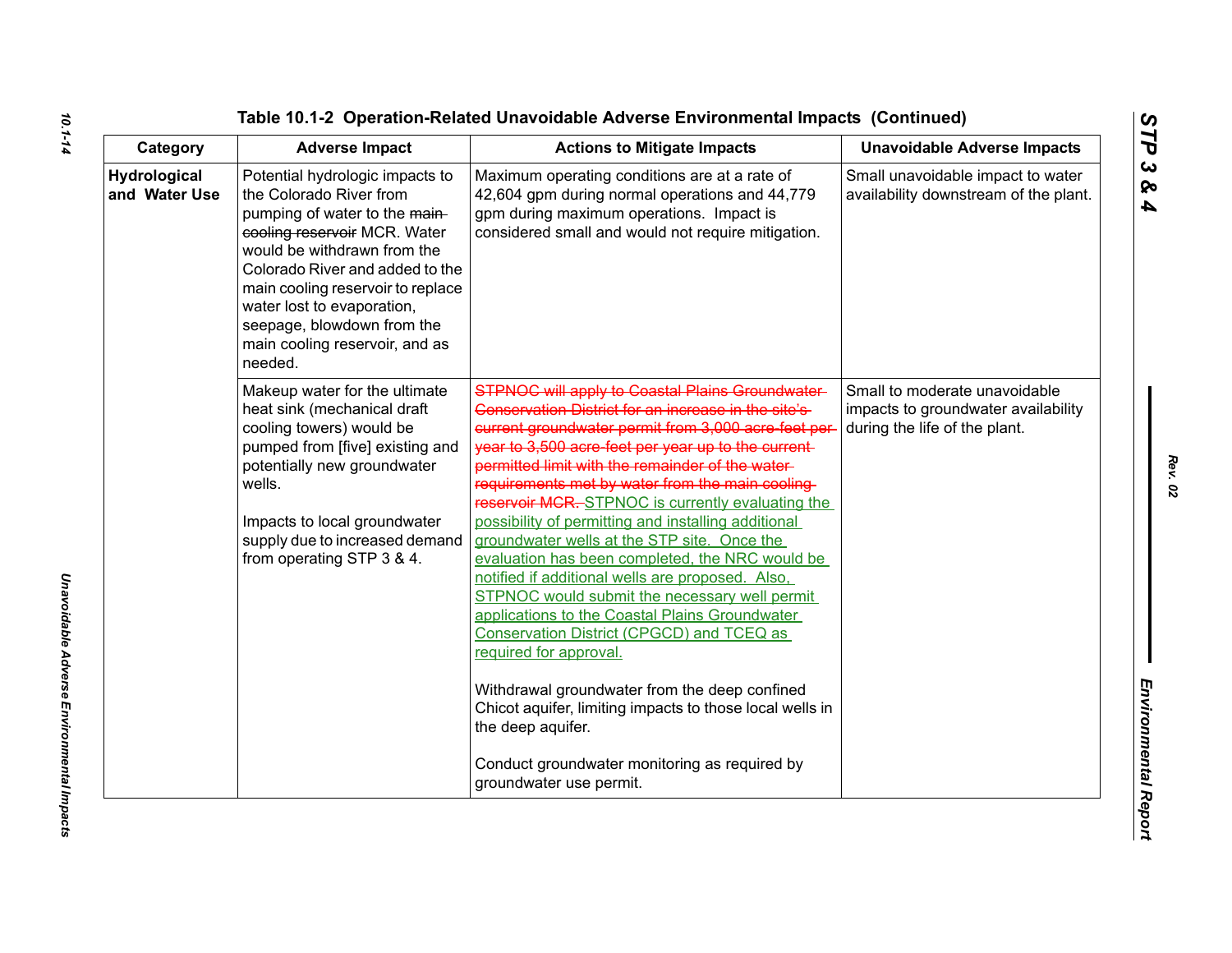| Category                             | <b>Adverse Impact</b>                                                                                                                                                                                                                                                                                      | <b>Actions to Mitigate Impacts</b>                                                                                                                                                                                                                                                                                                                                                                                                                                                                                   | <b>Unavoidable Adverse Impacts</b>                                                                   |
|--------------------------------------|------------------------------------------------------------------------------------------------------------------------------------------------------------------------------------------------------------------------------------------------------------------------------------------------------------|----------------------------------------------------------------------------------------------------------------------------------------------------------------------------------------------------------------------------------------------------------------------------------------------------------------------------------------------------------------------------------------------------------------------------------------------------------------------------------------------------------------------|------------------------------------------------------------------------------------------------------|
| <b>Hydrological</b><br>and Water Use | The addition of STP 3 & 4 is<br>expected to increase the<br>frequency of blowdown from the<br>Main Cooling Reservoir MCR to<br>the Colorado River.                                                                                                                                                         | Obtain TPDES permit and comply with its discharge<br>limits and monitoring requirements. The main-<br>cooling reservoir-MCR would be operated such that<br>discharges would not be made when the river flow is<br>less than 800 cubic feet per second (cfs) and the<br>volume would not exceed 12.5 percent of the river<br>flow, allowing a dilution of the already diluted STP 3<br>& 4 cooling system effluent of at least 8. Also, per<br>state water quality standards the discharges would<br>be 95°F or less. | Small to moderate unavoidable<br>impacts to surface water during the<br>life of the plant.           |
|                                      | Non-radioactive wastewater<br>discharges will increase as a<br>result of the operation of the<br>new units' operation, such as<br>additional cooling water system<br>blowdown, permitted<br>wastewater from the new units'<br>auxiliary system, and storm<br>water runoff from new<br>impervious surfaces. | Discharges would be in accordance with applicable<br>TCEQ water quality standards. STPNOC will revise<br>the existing Stormwater Pollution Prevention Plan.<br>The impacts due to the new impervious surfaces will<br>be negligible due to Best Management Practices.                                                                                                                                                                                                                                                | Small unavoidable increase in non-<br>radioactive wastewater discharge<br>for the life of the plant. |
|                                      |                                                                                                                                                                                                                                                                                                            |                                                                                                                                                                                                                                                                                                                                                                                                                                                                                                                      |                                                                                                      |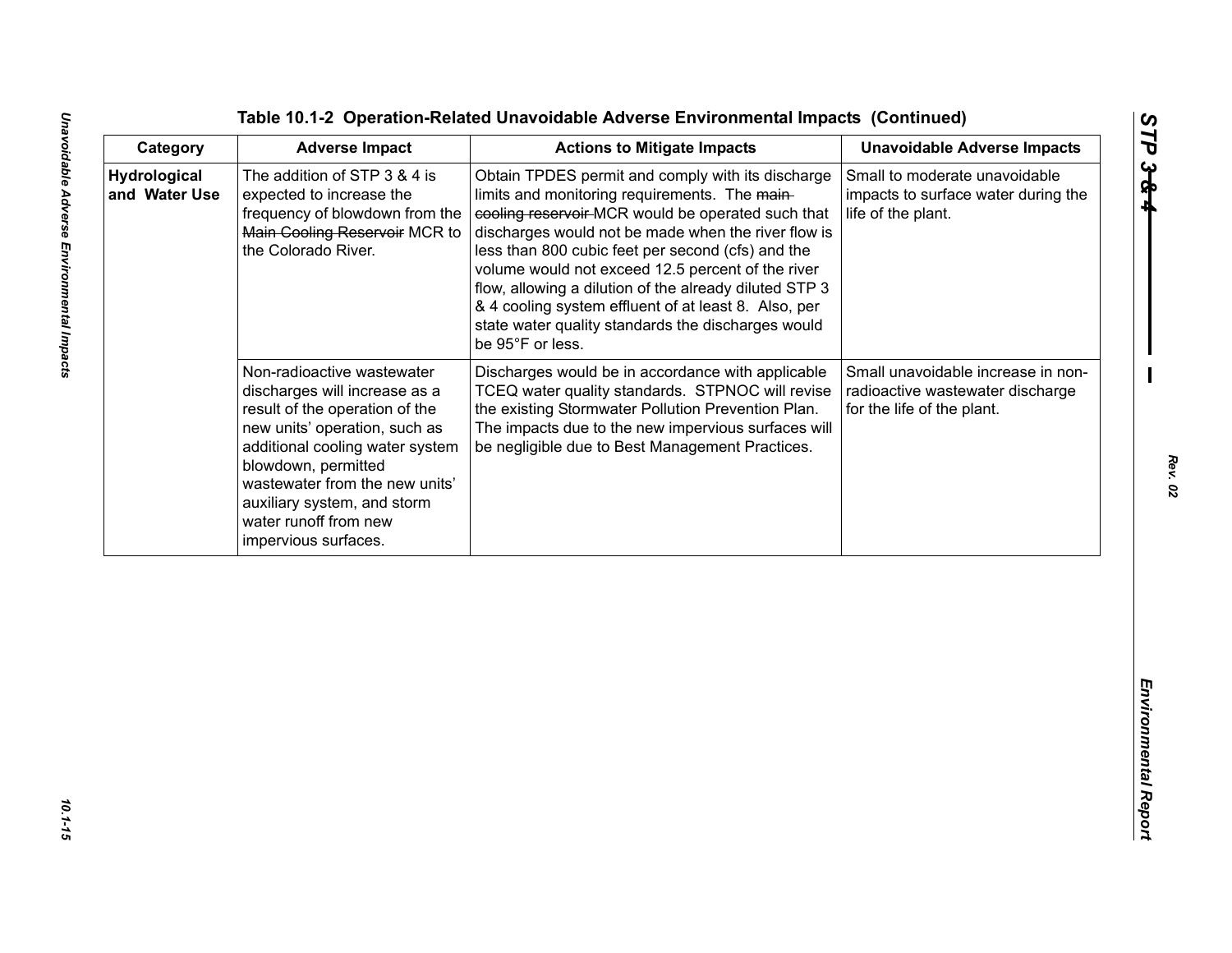|  |  |  | able 10.1-2 Operation-Related Unavoidable Adverse Environmental Impacts (Continued) |  |
|--|--|--|-------------------------------------------------------------------------------------|--|
|--|--|--|-------------------------------------------------------------------------------------|--|

| Small unavoidable adverse impacts<br>Ecological<br>Entrainment and entrapment<br>Intake structure designed with the "Best Technology<br>(Terrestrial and<br>impingement of aquatic<br>Available" The MCR is a closed cycle cooling system<br>during the life of the plant.<br>organisms at the power plant<br>Aquatic)<br>that minimizes withdrawal of river water.<br>water intake structure.<br>Impingement and entrainment were minimized by<br>other design features: (1) the intake was oriented in<br>such a way as to reduce attractant flows, (2) the<br>approach velocity at the traveling screens was<br>designed to be 0.5 fps or less, and (3) the intake was<br>equipped with a fish "handling and bypass" system.<br>Inclusion of STP 3&4 in the<br>Prey species will eventually recolonize along the<br>Small unavoidable adverse impacts<br>new shoreline. There are other foraging areas in the<br>existing cooling reservoir<br>during the life of the plant.<br>vicinity until recolonization. Further mitigation would<br>system will lead to an increase<br>in operating water level,<br>not be required.<br>potentially impacting existing<br>shoreline vegetation and<br>terrestrial biota using the |
|-----------------------------------------------------------------------------------------------------------------------------------------------------------------------------------------------------------------------------------------------------------------------------------------------------------------------------------------------------------------------------------------------------------------------------------------------------------------------------------------------------------------------------------------------------------------------------------------------------------------------------------------------------------------------------------------------------------------------------------------------------------------------------------------------------------------------------------------------------------------------------------------------------------------------------------------------------------------------------------------------------------------------------------------------------------------------------------------------------------------------------------------------------------------------------------------------------------------------------|
|                                                                                                                                                                                                                                                                                                                                                                                                                                                                                                                                                                                                                                                                                                                                                                                                                                                                                                                                                                                                                                                                                                                                                                                                                             |
| reservoir.                                                                                                                                                                                                                                                                                                                                                                                                                                                                                                                                                                                                                                                                                                                                                                                                                                                                                                                                                                                                                                                                                                                                                                                                                  |
| Low height of cooling towers would cause negligible<br>Impacts to bird populations from<br>Small unavoidable adverse impacts<br>mortality. Mitigation would not be required.<br>impacts with cooling towers.<br>during the life of the plant.                                                                                                                                                                                                                                                                                                                                                                                                                                                                                                                                                                                                                                                                                                                                                                                                                                                                                                                                                                               |